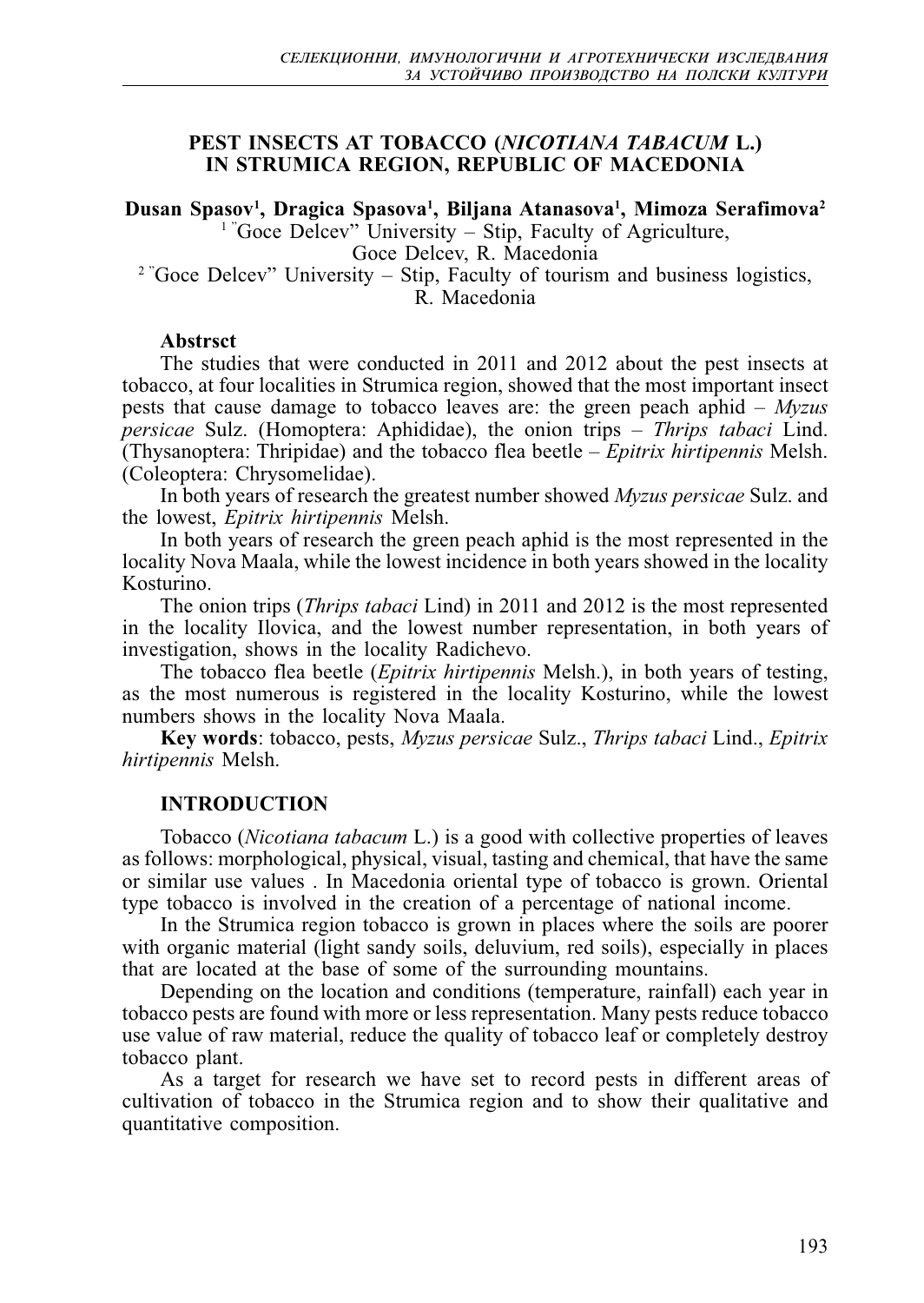### **MATERIAL AND METHODS**

The researches were conducted in 2011 and 2012, at oriental tobacco type. Usual agro-technical measures, including the use of fertilizers and pesticides, were applied during tobacco vegetation. The research for determining the pest insects were performed with appropriate methods in field and laboratory conditions.

#### **Field studies**

The tests were performed in tobacco production localities. The localities included in this research are: Radicevo, Nova Maala, Ilovica and Kosturino. The research is made during in the vegetation of tobacco, at plots size of 0.1 ha each.

The determination of presence of harmful insects at tobacco was conducted in the period from 15<sup>th</sup> of June to 15<sup>th</sup> of September, in both studied years, at an interval of ten days.

50 plants of each plot, chosen diagonally, are fully reviewed. The insects that are present in tobacco plants of each review separately are collected in appropriate laboratory glasses and conserved in 75% alchohol.

### **Laboratory studies**

In the laboratory are performed triage and examination under a microscope and binocular to the material collected from the field. During the triage of material, all species are allocated. Determination of the studied species is performed in Laboratory of Entomology in Strumica, at the Department of Plant Protection and Environment, Faculty of Agriculture, "Goce Delchev" University – Stip.

### **RESULTS AND DISCUSSION**

There àre a lot of pests on tobacco, but for our research we collect only pest insects that are present in most and that have made visible symptoms of damage on tobacco leaves, like: the green peach aphid – *Myzus persicae* Sulz. (Homoptera: Aphididae), the onion trips – *Thrips tabaci* Lind. (Thysanoptera: Thripidae) and the tobacco flea beetle – *Epitrix hirtipennis* Melsh. (Coleoptera: Chrysomelidae). Quantitative analysis showed that the number of pests present in different locations is different, but in both years of research the greatest number showed *M. persicae* Sulz. and the lowest, *E. hirtipennis* Melsh. In 2011 (Table 1) the green peach aphid was the most represent in locality Nova Maala, with 1562 individuals, while the lowest representation showed in locality Kosturino, with 952 individuals. The most numerous representation of *T. tabaci* L., in 2011 (Table 1), is registered in the locality Ilovica with 523 individuals, while the lowest number representation of onion thrips is registered in locality Radichevo, with 365 individuals. *E. hirtipennis* Melsh., in 2011 (Table 1), has the largest representation in the locality Kosturino, with 102 individuals, and the smallest representation in locality Nova Maala, with 68 individuals.

In the second year of the research, *M. persicae* Sulz. was the most represent in locality Nova Mala, with 1786 individuals caught (Table 2). Lowest incidence of green peach aphid is registered in the locality Kosturino, with 876 individuals caught. The tobacco thrips (*T. Tabaci* L.) in 2012 has the greatest representation in the locality Ilovica, with 397 individuals caught, and the smallest representation is registered in the locality Radichevo, with 287 individuals caught (Table 2). The tobacco flea beetle (*E. hirtipennis* Melsh.) with the most numerous representation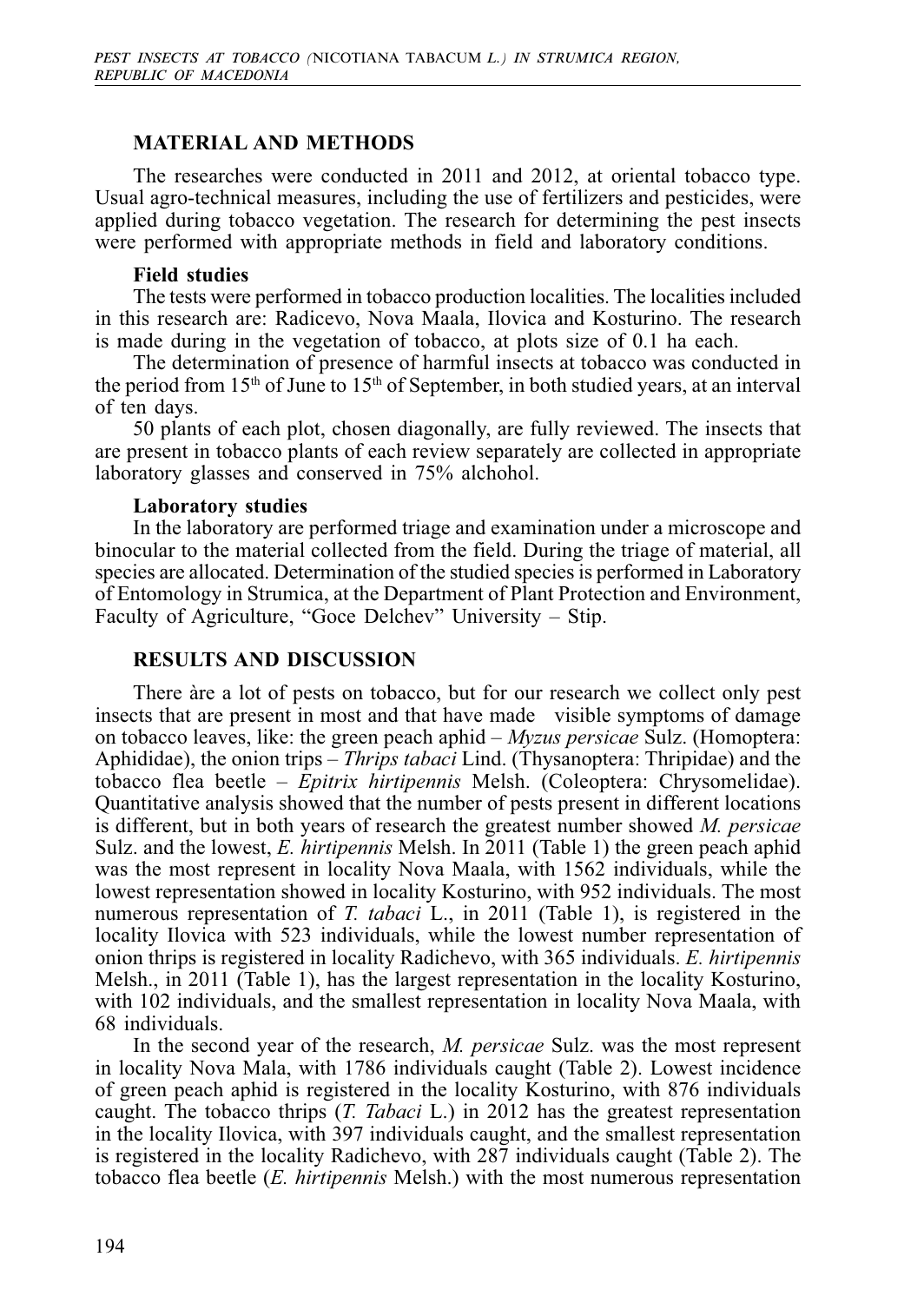|                      | Locality |            |                |           |  |
|----------------------|----------|------------|----------------|-----------|--|
| <b>Species</b>       | Radicevo | Nova Maala | <b>Ilovica</b> | Kosturino |  |
| M. persicae Sulz.    | 1023     | 1562       | 1325           | 952       |  |
| T. tabaci L.         | 365      | 453        | 523            | 384       |  |
| E.hirtipennis Melsh. | 89       | 68         |                | 102       |  |

Table 1. Number of pest insect individuals represented by localities in 2011

Table 2. Number of pest insect individuals represented by localities in 2012

|                      | Locality |            |                |           |  |
|----------------------|----------|------------|----------------|-----------|--|
| Species              | Radicevo | Nova Maala | <b>Ilovica</b> | Kosturino |  |
| M. persicae Sulz.    | 1069     | 1786       | 1402           | 876       |  |
| T. tabaci L.         | 287      | 329        | 397            | 384       |  |
| E.hirtipennis Melsh. | 85       | ob         | 84             | 12        |  |

is registered in locality Kosturino, with 112 individuals caught, and the smallest representation was observed in locality Nova Maala (Table 2).

## **CONCLUSIONS**

Based on the results, we can conclude the following:

– The most important insect pests that cause damage to tobacco leaves are: the green peach aphid – *Myzus persicae* Sulz. (Homoptera: Aphididae), the onion trips – *Thrips tabaci* Lind. (Thysanoptera: Thripidae) and the tobacco flea beetle – *Epitrix hirtipennis* Melsh. (Coleoptera: Chrysomelidae).

– In both years of research the greatest number showed *Myzus persicae* Sulz. and the lowest, *Epitrix hirtipennis* Melsh.

– In both years of research the green peach aphid is the most represented in the locality Nova Maala (1562 and 1786 respectively), while the lowest incidence in both years showed in the locality Kosturino (952 and 876 respectively).

– The onion trips (*Thrips tabaci* Lind) in 2011 and 2012 are the most represented in the locality Ilovica (523 and 397 respectively), and the lowest number representation, in both years of investigation, shows in the locality Radichevo (365 and 287 respectively).

– The tobacco flea beetle (*Epitrix hirtipennis* Melsh.), in both years of testing, as the most numerous is registered in the locality Kosturino (102 and 112 respectively), while the lowest numbers shows in the locality Nova Maala (68 and 63 respectively).

– In both years of research all listed pests, the greatest and the smallest numbers show in the same localities.